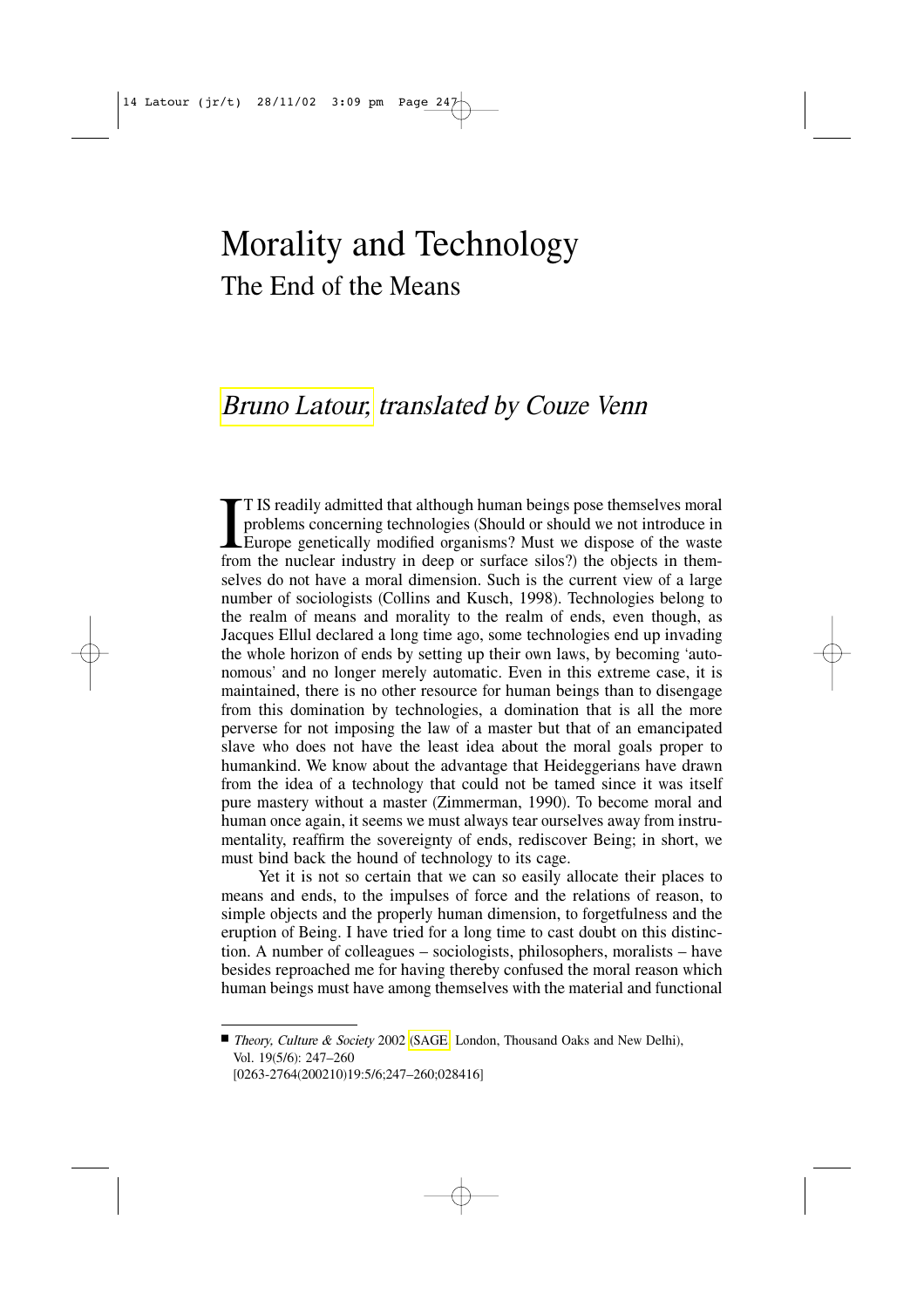relations that technical objects exercise among themselves according to the imperative of a force. However, it is enough to briefly take account of the work by paleontologists and historians of antiquity to recognize that, according to them, the question of the emergence of technologies and that of humanity have been mixed up for about two and a half million years (Latour and Lemonnier, 1994). In the wake of pioneering work on chimpanzeean 'industry', we now begin to discover long periods in pre-history when technical ability preceded the emergence of human language by several hundred thousand years. It increasingly seems to be the case that human selfdevelopment appeared within a nest or a niche already inhabited by abilities, by know-how and technological objects (see for example Strum and Fedigan, 2000, as well as the work of Frédéric Joulian, 2000). If the tool is no more proper to humankind than laughter, it will become more and more difficult to trace the border between the empire of the human and the realm of technologies. In any case, the image of a human being at the helm manipulating inert objects to achieve ends through the intermediary of 'efficient action on matter' appears increasingly muddled. Technologies belong to the human world in a modality other than that of instrumentality, efficiency or materiality. A being that was artificially torn away from such a dwelling, from this technical cradle, could in no way be a moral being, since it would have ceased to be human – and, besides, it would for a long time have ceased to exist. Technologies and moralities happen to be indissolubly mingled because, in both cases, the question of the relation of ends and means is profoundly problematized. This is what I would like to demonstrate.

What can we do to give to technology the dignity equal to that of morality so that we may establish between them a relation which would no longer be that of the tool to the intention? First of all, by redefining the technical, which I will here consider to be an adjective and not a substantive. It is pointless to want to define some entities and some situations as technical in opposition to others called scientific or moral, political or economic. Technology is everywhere, since the term applies to a regime of enunciation, or, to put it another way, to a mode of existence, a particular form of exploring existence, a particular form of the exploration of being – in the midst of many others. If we are unable to distinguish between a technical object and a non-technical one, we should nevertheless be able to locate the dimension pertaining to technology in some entity. The regime of technology, if you wish, is different from another standpoint (scientific, artistic or moral) not in the way that a region of reality would differ from another, but in the way prepositions differ amongst themselves, in much the same way as 'in' is clearly distinguishable from 'by', although there is no particular domain of 'in' that we can separate from the territory 'by'. I would like to define the regime proper to technology by the notion of <sup>f</sup>old, without giving it all the Leibnizian connotations that Gilles Deleuze (1993) has elaborated so well.

What is folded in technical action? Time, space and the type of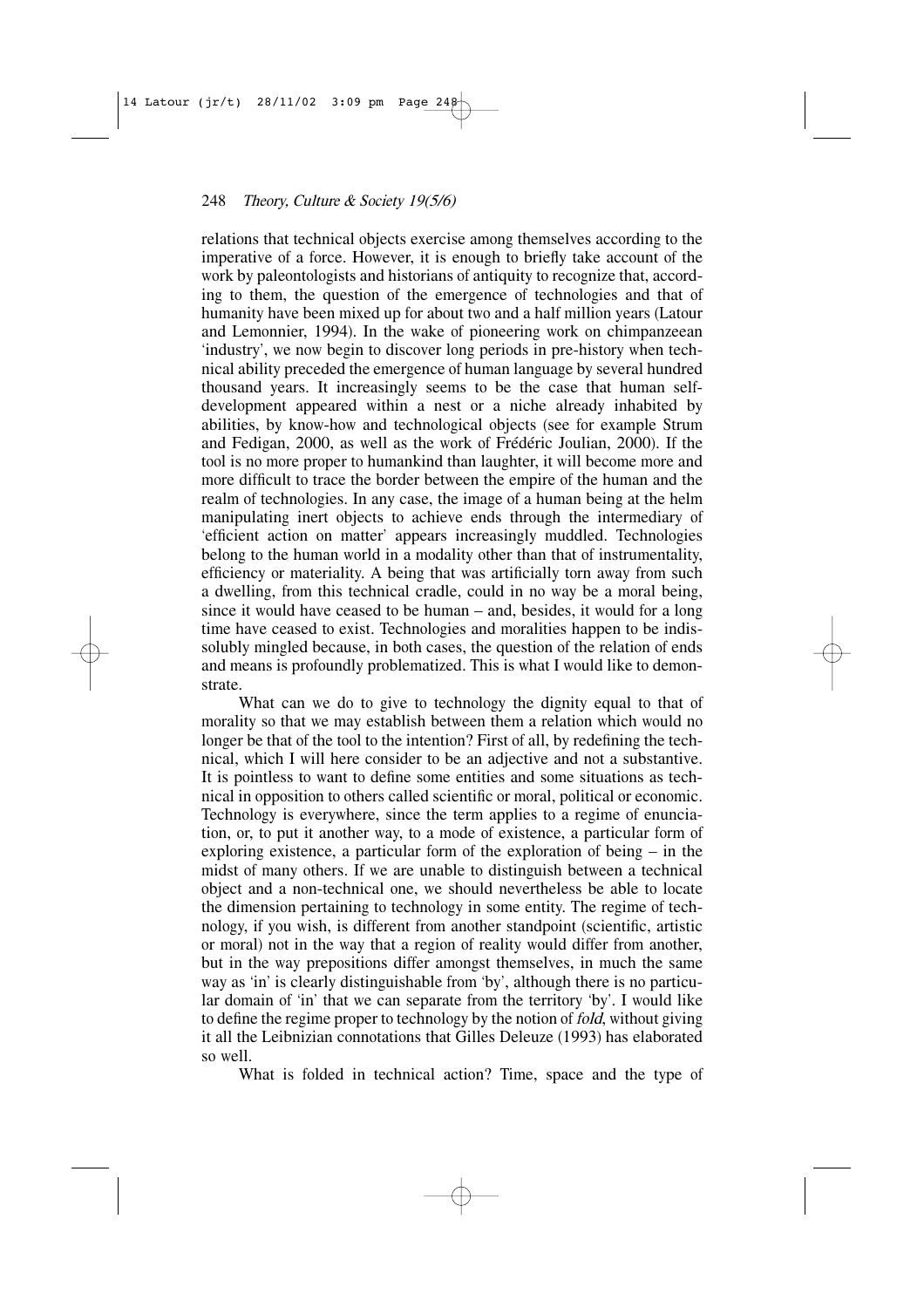actants. The hammer that I find on my workbench is not contemporary to my action today: it keeps folded heterogenous temporalities, one of which has the antiquity of the planet, because of the mineral from which it has been moulded, while another has that of the age of the oak which provided the handle, while still another has the age of the 10 years since it came out of the German factory which produced it for the market. When I grab the handle, I insert my gesture in a 'garland of time' as Michel Serres (1995) has put it, which allows me to insert myself in a variety of temporalities or time differentials, which account for (or rather imply) the relative solidity which is often associated with technical action. What is true of time holds for space as well, for this humble hammer holds in place quite heterogenous spaces that nothing, before the technical action, could gather together: the forests of the Ardennes, the mines of the Ruhr, the German factory, the tool van which offers discounts every Wednesday on Bourbonnais streets, and finally the workshop of a particularly clumsy Sunday bricoleur. Every technology resembles what surrealists called an 'exquisite cadaver'. If, for pedagogical reasons, we would reverse the movement of the film of which this hammer is but the end product, we would deploy an increasing assemblage of ancient times and dispersed spaces: the intensity, the dimension, the surprise of the connections, invisible today, which would thus have become visible, and, by contrast, would give us an exact measure of what this hammer accomplishes today. There is nothing less local, less contemporary, less brutal than a hammer, as soon as one begins to unfold what it sets in motion; there is nothing more local, more brutal and more durable than this same hammer as soon as one folds everything implicated in it.

But the mere distance of places and times is not sufficient to define the folding which is proper to technology: we still need to specify the connection itself. How would we preserve the irreversible trace of the fold? By means of a third disjunction, a third dislocation, by way of a new heterogeneity that will modify, this time not the diversity of times or that of the places, but that of the actors or actants. Without the hammer, I would have but my fist or some stone picked up outside my door to drive the nail in – and without the nail, I would be even more bereft. The very poverty in which I find myself when deprived of a hammer (let us recall the joy of Crusoe upon discovering the tools in the crates thrown up from the wreck) allows me to measure the beings in the place of which this hammer stands. To begin with, it replaces the long paradigmatic series that technologists have been keen to recreate, which redefine all the possible substitutes of that hammer throughout the course of history (Haudricourt, 1987). Instead of the places and times that we would need to deploy in order to do justice to that hammer, we should therefore add, if historians, historians of antiquity, palaeontologists, and primatologists would authorize it, the astonishing variety of forms which my mundane hammer has inherited. But it finds a place in another series, this time a syntagmatical one, since it provides for my fist a force, a direction and a disposition that a clumsy arm did not know it had.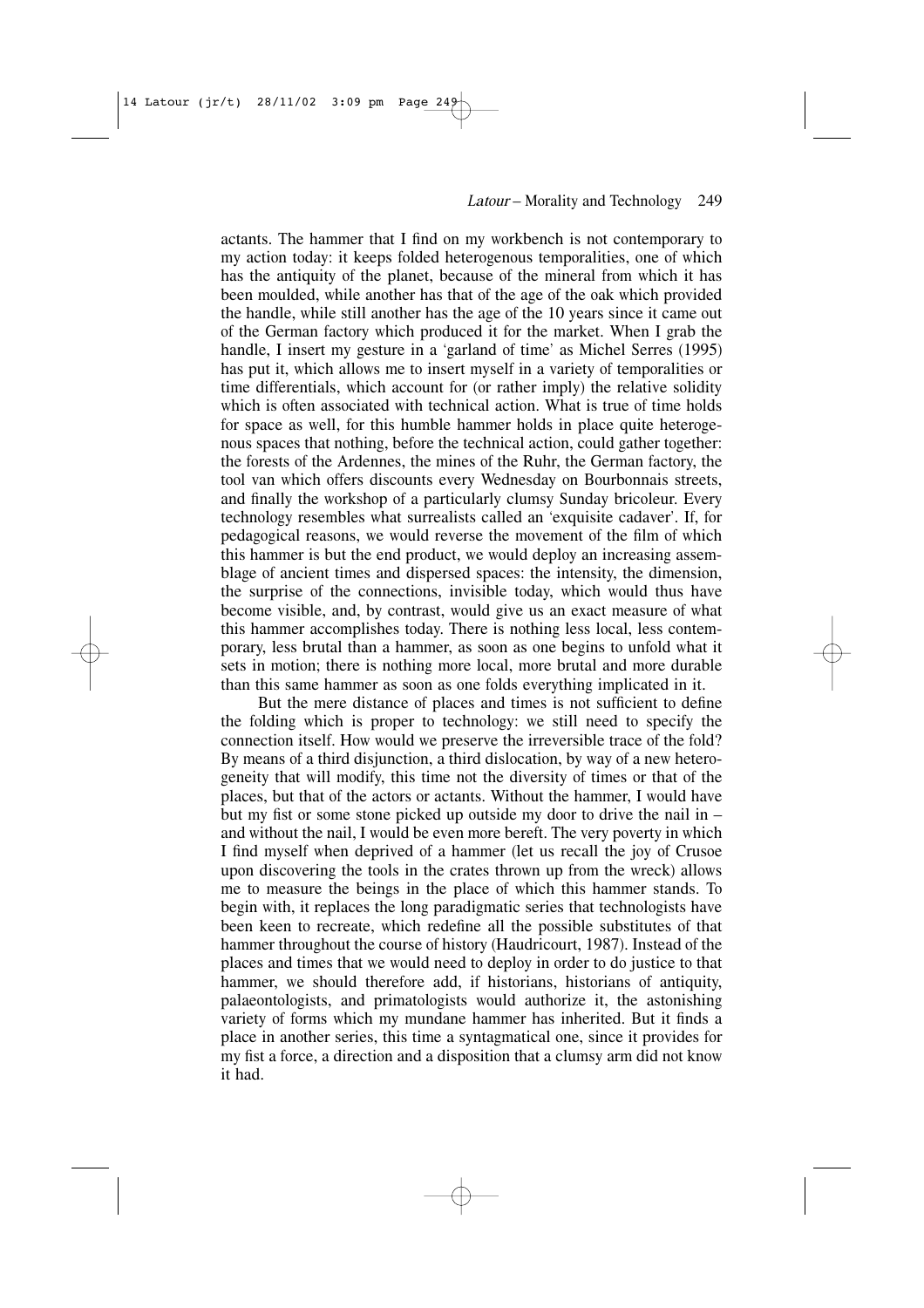It is impossible here to proceed as if the hammer 'fulfilled a function', for it overflows the strict limits of this container on all sides. The claim that 'the organ creates the function' can be made about all tools (and of the hammer in particular). With it in hand, the possibilities are endless, providing whoever holds it with schemes of action that do not precede the moment it is grasped. It is what James Gibson has so well documented with the notion of 'affordance', at once permission and promise: thanks to the hammer. I become literally another man, a man who has become 'other'. since from that point in time I pass through alterity, the alteration of that folding (Gibson, 1986). This is why the theme of the tool as an 'extension of the organ' makes such little sense. Those who believe that tools are simple utensils have never held a hammer in their hand, have never allowed themselves to recognize the flux of possibilities that they are suddenly able to envisage. One can easily understand the anthropoid monkey in Stanley Kubrick's film <sup>2001</sup>, stupefied and surprised when faced with the world opened up by a jawbone held like a hammer – and as a club handy for killing. If, in a famous swirling movement, he flings it so high and far that it becomes the space station of the future, it is because all technologies incite around them that whirlwind of new worlds. Far from primarily fulfilling a purpose, they start by exploring heterogeneous universes that nothing, up to that point, could have foreseen and behind which trail new functions.

We readily understand how the notion of 'technical mediation' is rather inadequate to encompass this triple folding of places, times and agents. The term mediation always runs the risk that its message could be inverted and that one could turn whatever makes it impossible to transfer a meaning, a cause or a force into precisely what merely carries a force, a cause or a meaning. If we are not careful, we would reduce technologies to the role of instruments that 'merely' give a more durable shape to schemes, forms, and relations which are already present in another form and in other materials. To return to an example which has been very useful to me: traffic calming devices are not 'sleeping policemen' simply made of concrete instead of flesh and bone. If I consider calming devices as <sup>m</sup>ediator<sup>s</sup> properly speaking, it is precisely because they are not simple intermediaries which fulfil a function (Latour, 1996). What they exactly do, what they suggest, no one knows, and that is why their introduction in the countryside or in towns, initiated for the innocent sake of function, always ends up inaugurating a complicated history, overflowing with disputes, to the point of ending up either at the State Council or at the hospital. We never tame technologies, not because we lack sufficiently powerful masters, not because technologies, once they have become 'autonomous', function according to their own impulse, not because, as Heidegger claims, they are the forgetting of Being in the form of mastery, but because they are a true form of mediation. Far from ignoring being-as-being in favour of pure domination, of pure hailing, the mediation of technology experiments with what must be called being<sup>a</sup>s-another.

It is perhaps surprising that, in spite of technologies having nothing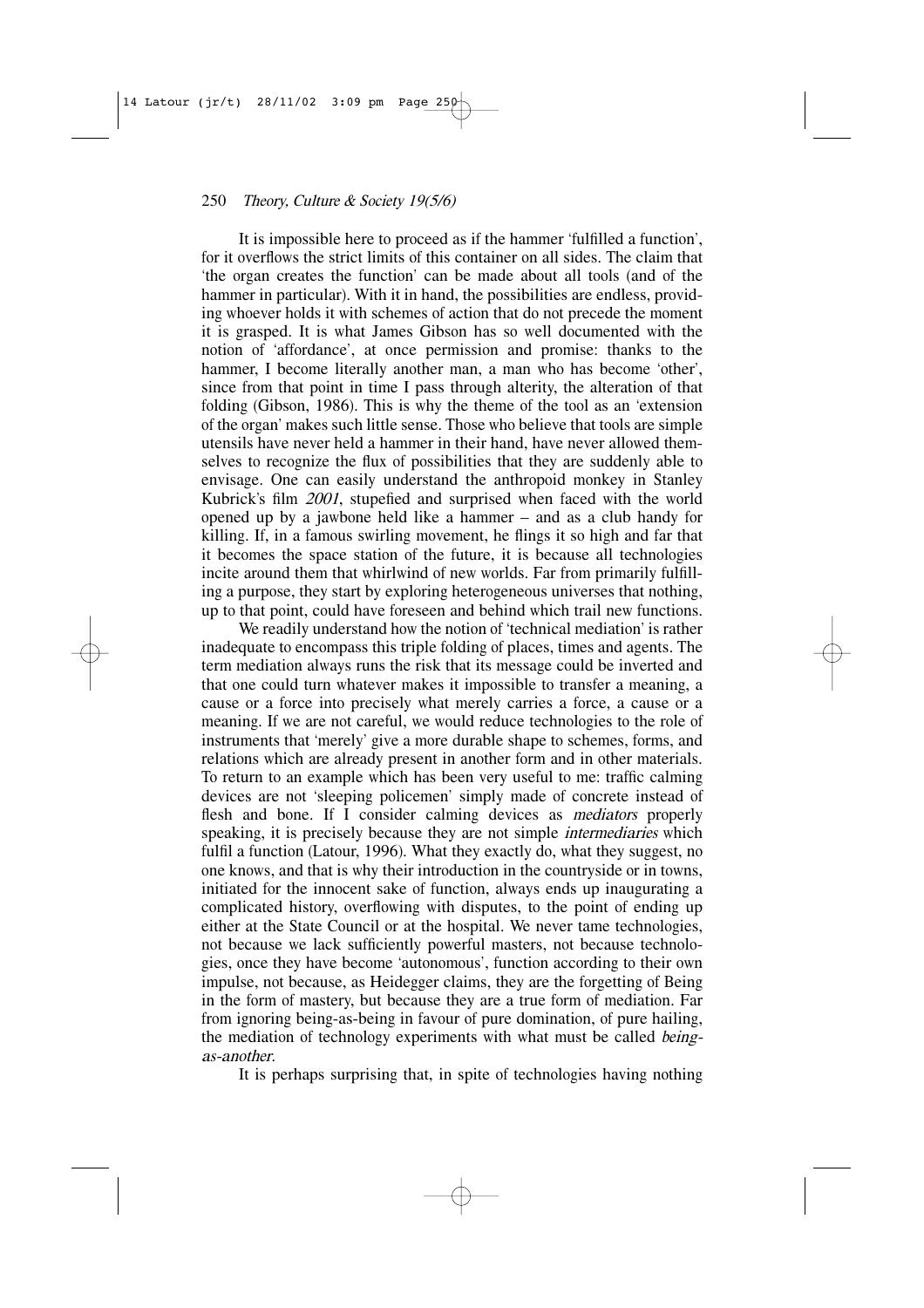to do with mastery, it is nevertheless always in the form of the instrument, of service rendered, that we speak about them. But is that really the case? It seems to me that it is more adequate to speak about technologies in the mode of the *detour* than in that of instrumentality. Technology is the art of the curve, or what, following Serres, I have called 'translation'. If we go in a straight line, as epistemology does, we do not need it, as we know from the time of the Greeks. Ingenuity begins with Daedalus, prince of the labyrinth, that is, with the unexpected branching-out which at first distances us from the goal (Frontisi-Ducroux, 1975). When we say there is a technical problem to resolve, we precisely wish to introduce the addressee to the detour, to the labyrinth that he will have to confront before pursuing his initial objectives. When we admire the technique of a specialist, we rightly recognize in it the passage that no one can master, except him, and specifically him, who besides does not know what he is doing (all the specialists in systems of expertise recognize this to their cost). How far we are from the function, from domination, from instrumentality! We find ourselves unexpectedly placed in front of what permits us (without understanding why) or what prevents us (without understanding that either) to have *direct* access to the goals.

Technologies never truly appear in the form of means, and that aspect becomes even more clear, I daresay, when one deals with them as black boxes of which we need only know the inputs and the outputs. The more technological systems proliferate, the more they become opaque, so much so that the growth of the rationality of the means and ends (according to the conventional model) is manifested precisely by the successive accumulation of layers, each of which makes the preceding ones more obscure (Latour, 1992a). In case we have forgotten about this fundamental opacity of technology, the quiet archaeological work conducted for the past decade and the frenzied work conducted in the past two years by information technologists in trying to rid us of the millennium bug remind us about it more clearly than all the philosophical attempts at elucidation. The very complexity of the apparatuses, which is due to the accumulation of folds and detours, layers and reversals, compilations and re-orderings, forever denies the clarity of right reason, under the aegis of which technologies have been first introduced.

Why then do certain dominant Western traditions in spite of everything speak of technology as something that is amenable to mastery? Why does that which should appear as unmasterable always in the end find itself regrouped in the realm of simple means? It is here where the conflict with moral mediation begins to appear. The modest appearance assumed by technology comes from *habit*, which prompts forgetfulness about all these interlinked mediations. The 'figure of the labyrinth', to recall Cornelius Castoriadis's nice expression, is known to every beginner and innovator: each discovers between himself and his aims a multitude of objects, sufferings, apprenticeships which force him to slow down, to take one detour after another, to lose sight of the initial aim, to return hesitatingly, to take courage,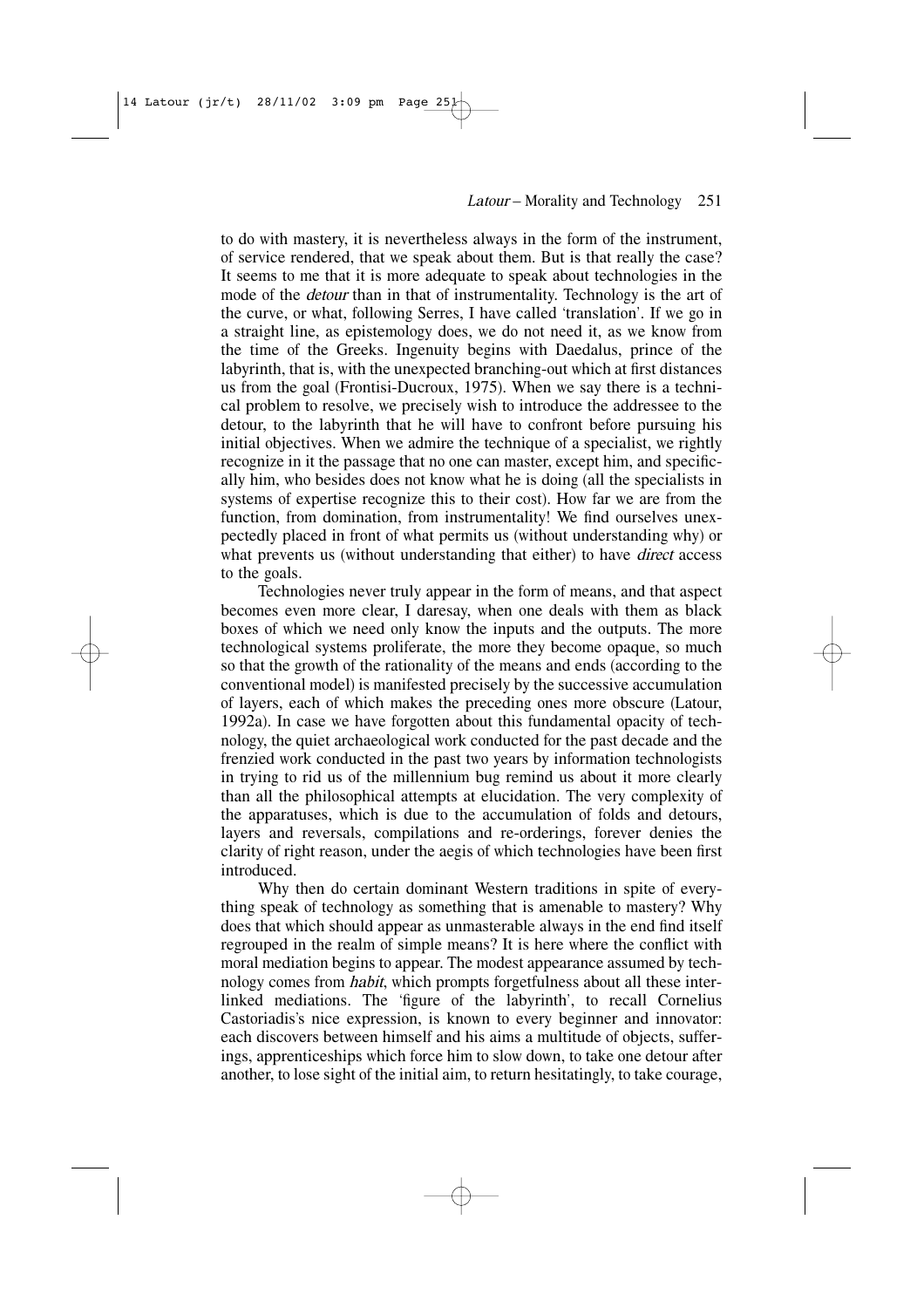etc. And yet, once the beginner becomes an expert by going through the apprenticeships one by one, once the invention has become an innovation as a result of the slow concretization which is demanded by industry and the market, we end up by being able to count on a unity of action which is so reliable that it becomes invisible. It is a characteristic of those technical mediators that they ultimately require invisibility (although in an entirely different way from scientific instruments). This is, of course, a kind of optical illusion. Indeed, the routine of habit must not prevent us from recognizing that the initial action, this famous 'plan' which is supposed to stand in for the programme materialized by the simple implementation of technology, has definitely mutated. If we fail to recognize how much the use of a technique, however simple, has displaced, translated, modified, or inflected the initial intention, it is simply because we have <sup>c</sup>hange<sup>d</sup> th<sup>e</sup> <sup>e</sup>nd in <sup>c</sup>hanging th<sup>e</sup> <sup>m</sup>eans, and because, through a slipping of the will, we have begun to wish something quite else from what we at first desired. If you want to keep your intentions straight, your plans inflexible, your programmes of action rigid, then do not pass through any form of technological life. The detour will translate, will betray, your most imperious desires.

By whatever end we take hold of technologies, the relations of means and ends will surely never appear as simple as is supposed by the archaic split between moralists in charge of the ends and technologists controlling the means. Like Saint Paul one should say of technologies: 'I do not do the good that I want, and commit the harm that I do not want' (Rom. 7–19).

In defining the hold of technology in terms of the notions of fold and detour, I think I have returned it to its ontological dignity. Without technologies, human beings would not be as they are, since they would be contemporaneous with their actions, limited solely to proximal interactions. Incapable of substituting anything whatsoever for absent entities that would stand in their place, they would remain without possible mediation, that is to say, without the ability to pass unexpectedly through the destiny of other completely heterogeneous beings, the possibilities of which are added to their own, thus inaugurating the progress of <sup>m</sup>ultipl<sup>e</sup> histories, properly speaking. I have often, in a provocative spirit, toyed with the definition of social life purged of all foldings or technological detours as the shared dream of some sociologists, my colleagues, and of the monkeys of my friend Shirley Strum: a passionate, intense existence, which is constantly subject to the rapid renewal of coalitions and social relations properly so called, but which is nevertheless an existence that is barely human and hence hardly moral (Strum and Latour, 1987). Without technological detours, the properly human cannot exist. On a more serious note, we may detect it in innumerable works ranging from ergonomics to technology, passing through the remarkable efforts of Laurent Thévenot to classify modes of action (Thévenot, 1994; Thévenot and Livet, 1997). Technologies bombard human beings with a ceaseless offer of previously unheard-of positions – engagements, suggestions, allowances, interdictions, habits, positions, alienations, prescriptions, calculations, memories. Generalizing the notion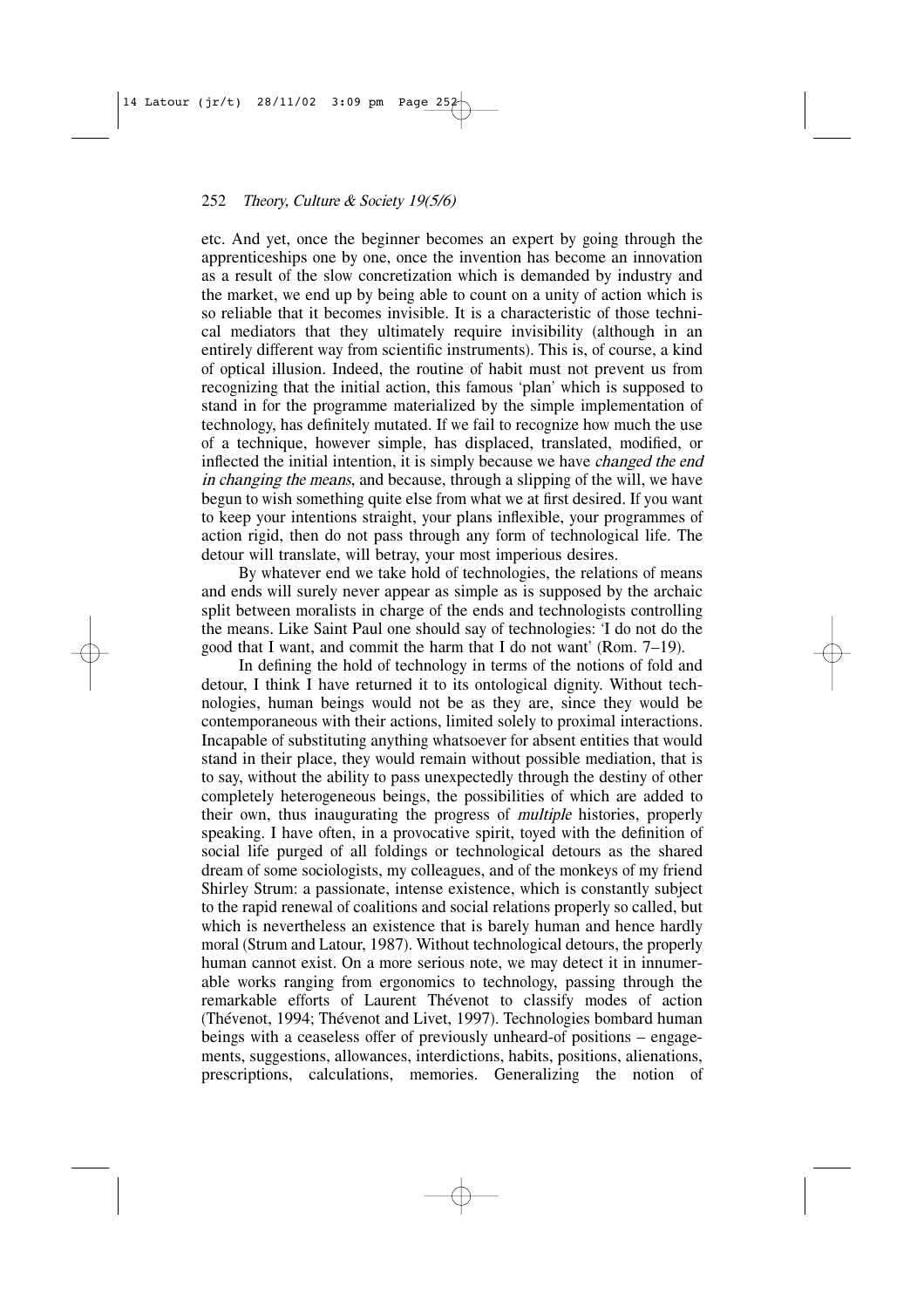affordance, we could say that the quasi-subjects which we all are become such thanks to the quasi-objects which populate our universe with minor ghostly beings similar to us and whose programmes of action we may or may not adopt. If the robe does not make the monk, wearing a frock makes us slightly more pious.

We always hesitate before recognizing in this bombardment of possible positions one of the essential resources of humanity, since there exist many other sources with which we would not wish to confuse them. Obviously, a person is not constituted solely in the act of grasping a tool, or when the rhythm of the conveyor belt is imposed upon him, upon receiving the offer of a bridging loan from an automatic machine at the bank, or when he absent-mindedly slips into the habitual course of activity of a well-equipped kitchen, or when he is given an artificial memory through the disposition of goods in a supermarket. To have a personality, one must benefit from a good many other regimes of existence, many other connections (Ricoeur, 1990; Latour, 1998). Yet the existence of a multiplicity of modes of exploration of being does not justify turning technical enunciation into a simple material domain on the surface of which always float symbols, values, judgements and tastes, since that habit would cause all mediations to gradually disappear. The error is all the more serious to the extent that the body itself can grasp itself in the modality of technique and from that point begins to proliferate in detours and foldings (Dagognet, 1993). Every artist, every technician or artisan, every surgeon knows that technicity is never simply a question of a new way of distributing bodies, some being artificial and others natural, the vascularization of which alone allows the feats which we attribute afterwards, through laziness, either to objects or to human genius (Akrich and Berg, forthcoming). In this sense, all techniques are, in Marcel Mauss's terms, techniques of the body.

What in this definition is it, we may ask, which is so remote from the current usage of the substantive 'technology' yet so close to the adjective 'technical', that brings us close to the moral question? At first I thought we would take a giant step forward if only we would recognize that a substantial part of our everyday morality rested upon technological apparatuses. It is what I called the 'missing mass of morality' (Latour, 1992b). One example will suffice, for the reader will readily find 20 other more relevant ones. For reasons unknown to me, the maker of my desk prevents me from opening a drawer without the two others being carefully and completely shut. The designer has disappeared; besides, the firm (with some justice) went bankrupt ages ago; I am not a good enough bricoleur to discover the counterprogramme which would put an end to this aberration; nevertheless 20 times a day for 10 years, I am 'obliged' to obey this meddlesome moral law since I am not 'authorized' to leave the three drawers open at the same time. I rail against it but I get on with it, and I have no shame in admitting that every day there is no other moral law that I apply with such inflexible severity. Blast it, it is because I am bound by it! Of course, the moral law is in our hearts, but it is also in our apparatuses. To the <sup>s</sup>uper-eg<sup>o</sup> of tradition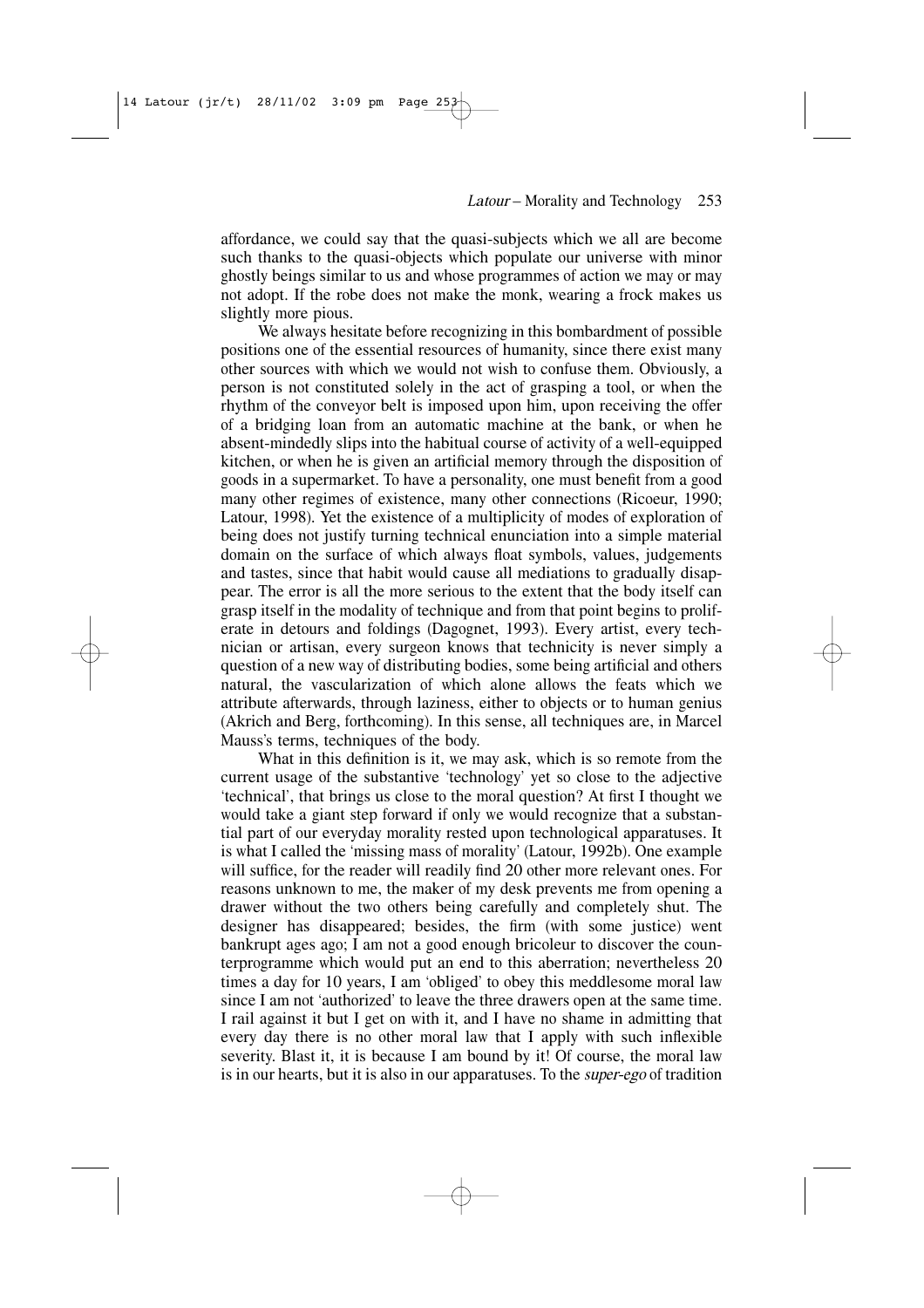we may well add the under-eg<sup>o</sup> of technologies in order to account for the correctness, the trustworthiness, the continuity of our actions.

If there is something to be gained by subtracting the part pertaining to technical objects from the sum of moral behaviour, this however only touches the surface of the problem, since we are considering techniques and moral action only at the level of their routinized or habitual or slight maladjustment stage. As Louis Quéré (pcrs.com) has rightly pointed out, we cannot infer from the current usage of terms of duty and authorization that technical objects have an obvious moral dignity in themselves. Therefore, that has not exactly been my intention. It is mainly the contempt that sociologists have for matter and for technological innovation which has led me previously to exaggerate somewhat in speaking about the 'tragic dilemmas of a safety belt'. Nevertheless, we may recognize that I was not completely mistaken by now granting to morality the same ontological dignity given to technology as I have just redefined it above.

Morality, of course, like science or technology, is an heterogeneous institution constituted from a multiplicity of events, which depends at the same time on all modes of existence – and in part, as I have just said, on the arrangement of technical apparatuses, but equally on a good many other forms of organization, a veritable hotbed of confusion, as one can verify by reading dictionaries of moral philosophy. I believe, however, that it is possible to give it its proper definition, by way of its specific way of exploring the alterity of being. Morality too is a mode of existence, a standpoint on being-as-another, a predisposition, an original regime of mediation. The form in which one usually recognizes it, obligation, does not properly belong to it since the latter derives just as much from contract, from religious events, from transfers (frayeurs), from chains of references, from the law, in short, from a whole composite series that it would be futile to unravel for now. The only thing that interests me here is the point of friction between the standpoint of technology and the standpoint of morality regarding the relation between means and ends. It is clear enough from their competing, contradictory definition of alterity that there is between the two neither a pre-established harmony nor an order that accords with the relations of means and ends. They both mould being-as-another but each in a different way. Morality is no more human than technology, in the sense that it would originate from an already constituted human who would be master of itself as well as of the universe. Let us say that it traverses th<sup>e</sup> <sup>w</sup><sup>o</sup>rld and, like technology, that it engenders in its wake forms of humanity, choices of subjectivity, modes of objectification, various types of attachment. It is to the qualification of this trajectory that we must now attend.

The folding, the technological detour, as I have said, mingles beings into an heterogeneous existence and inaugurates an unexpected history by the multiplications of <sup>a</sup>lien<sup>s</sup> which henceforth intervene between two sequences of action, suddenly creating in our path a labyrinth from which we can never escape, or alternatively, a routine of such familiarity that, just like Zeno's hare, we would never realise that we had just escaped from a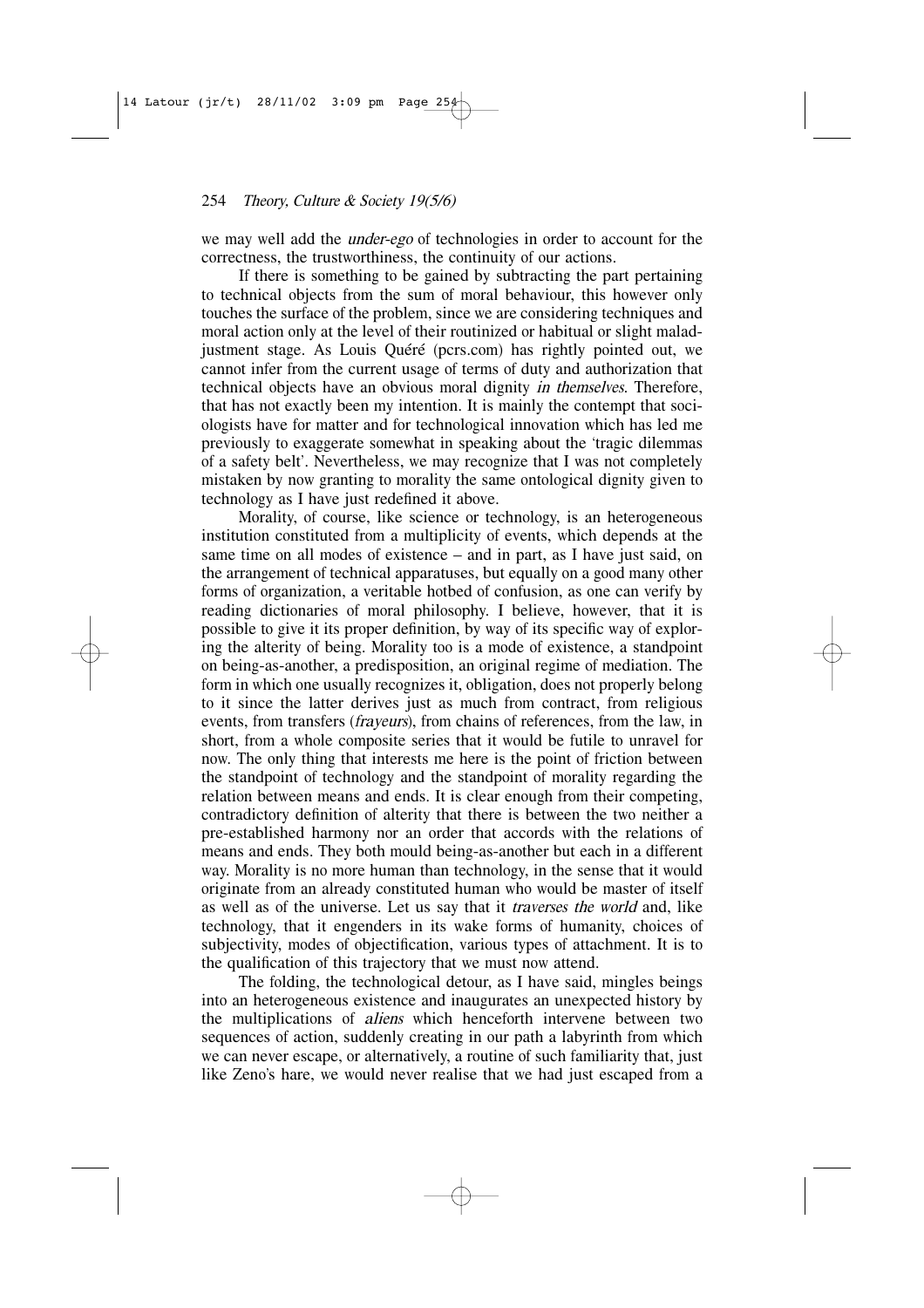giddying infinity. Between the gesture of switching on my computer and what I write on the screen, I can either ignore the nuclear industry which enables me to work this morning, or find myself immersed in the uncertain destiny of that same industry which forces me to take account of the burial in deep silos of the waste from its stations that the French do not support. Such is the impressive scope of the concertina movement that characterizes technology: either I have the most secure, the most silent access to a course of action (to the extent that I no longer include in my description the nuclear industry reduced to the rank, not of means, but of <sup>n</sup>othing), or else I find myself in the maze which the whole of France blindly traverses shouting: 'but how can we get rid of it?!' A few seconds ago, I was in possession of resources that were so standard that they accounted for nothing; now, I find myself in ends so final that no one knows any longer how the common history will end.

Let us not conclude from this concertina or fan movement switching violently from zero to infinity that, in the former case, we are dealing with a 'simple technical question' whilst, in the latter case, we have posed a moral question 'dealing with' an industry. No, it is in the very essence of this technical apparatus that rests the complete uncertainty about the relations of means and ends. It is intrinsic to the rhythm pertaining to technology to alternate violently from modesty to terror, from the tool to the horizon, from surprise to routine. There is nothing surprising about that, since with the enfolding of the nuclear industry, we have tied the fate of our computers to radioactivity, gradually binding the slow history of my career to the millisecond rhythm of informational fleas, and the whole series to the fate of wastes, the half-life (or half-death) of which can be calculated, for some, in hundreds of years. This 'time garland' has a real existence in my vision and opens onto a history that has <sup>n</sup><sup>o</sup> <sup>e</sup>nd. The paradox of technology is that it is always praised for its functional utility, or always held in contempt because of its irritating neutrality, although it has never ceased to introduce a history of enfoldings, detours, drifts, openings and translations that abolish the idea of function as much as that of neutrality. How dare we qualify as neutral the ontological drama of unexpected assemblages of entities which can pass, without a hitch, from zero to infinity? It is not for nothing that Vulcan limped . . . Behind the tired repetition of the theme of the neutrality of 'technologies-that-are-neither-good-nor-bad-but-will-bewhat-man-makes-of-them', or the theme, identical in its foundation, of 'technology-that-becomes-crazy-because-it-has-become-autonomous-and-nolonger-has-any-other-end-except-its-goalless-development', hides the fear of discovering this reality so new to modern man who has acquired the habit to dominate: there are <sup>n</sup><sup>o</sup> <sup>m</sup>aster<sup>s</sup> <sup>a</sup><sup>n</sup>y<sup>m</sup>or<sup>e</sup> – not even crazed technologies.

It is with a quite different feel for alterity that morality explores the same assemblages of beings whose fate has become mingled by the detour of technology (and by a good many other forms of existence whose difference does not interest us here). Every technological initiation pays for the multiplication of mediators in the creation of intermediaries. The growth of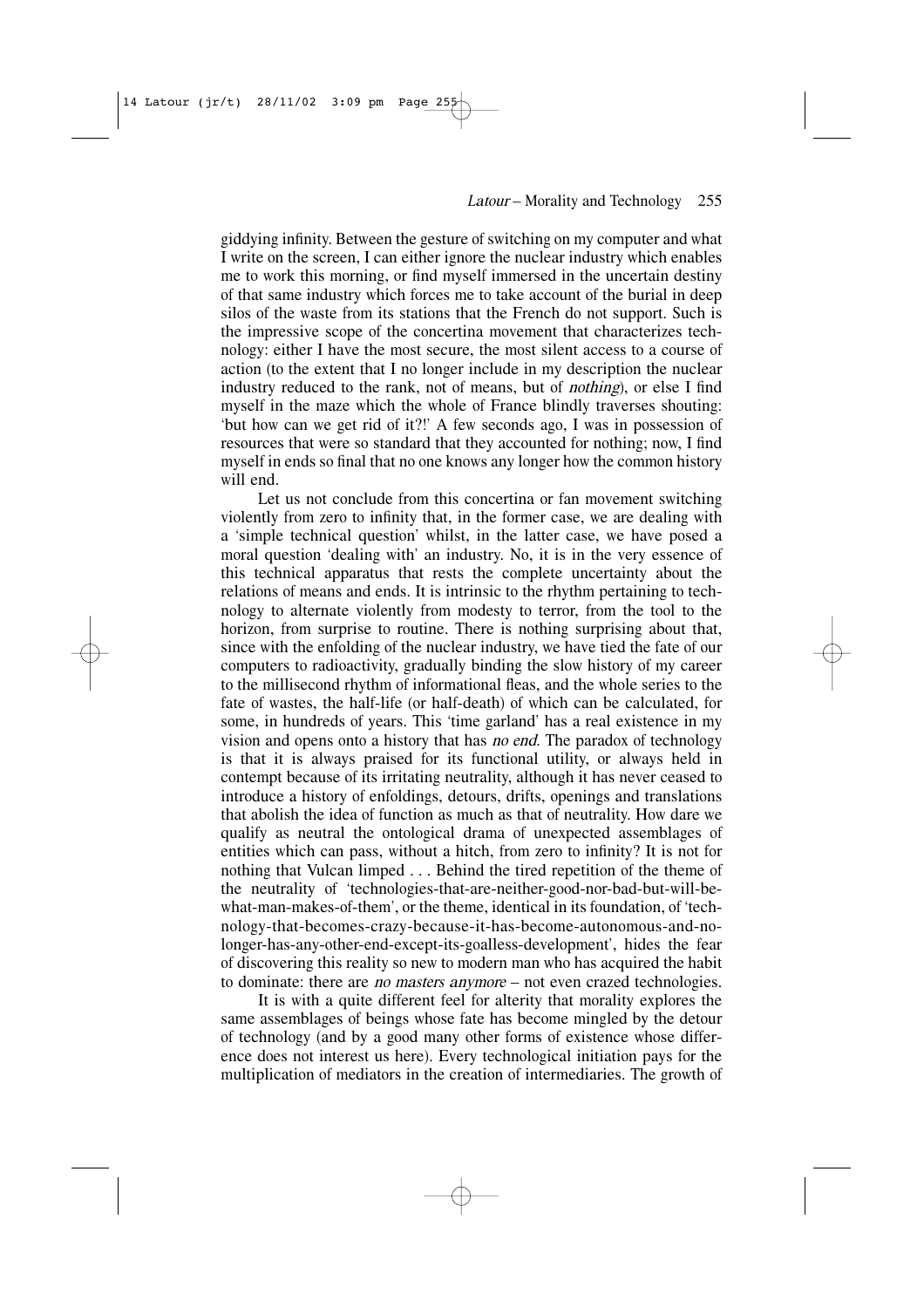the oak from the Ardennes was directed to quite other ends than the production of my hammer, even if it had been planted with this end vaguely in mind. Of the oak, the tool has kept but a minute part of its properties of solidity, of warmth, of the alignment of the lines of lignite. Where was the oak going by itself and for itself? In what world did it prolong its existence? Technology is not interested in such a question, compelled as it is to dislodge all the entities through which it passes in order to engender possible worlds and allow new dispositions. A very different anxiety runs through morality: how many mediators do the other forms of existence maintain in their wake? Do we not run the risk of treating the oak as a simple means for the hammer? Everyone knows the simplified version that human morality, all too human, has given to this principle: 'do not ever treat human beings simply as means, but always as ends as well'. Kant, of course, applied it to human beings alone, and not to the hammer, to oaks or to radioactive uranium atoms. Having reactivated the fable of homo faber, he really imagined human beings in command, putting its categories to work on a raw material without rights. Two hundred years later, such a position appears to us equally indefensible as the accounts of the elephant hunts of Theodore Roosevelt or the quibbles of the Greeks regarding the impossibility of freeing slaves who were considered inferior by nature. It is because morality since that time has reworked the common material blended by technologies that have bound together more and more entities in the same common fate (Latour, 1999a).

We can no longer pose the question of morality in the same way as we would have done at a time when human beings had hardly started to scratch the earth on which they passed from life to death without anyone <sup>e</sup>lse noticing. Morality and technology are ontological categories, as Gilbert Simondon following Etienne Souriau (Souriau, 1943) has so well expressed it, and the human comes out of these modes, it is not at their origin. Or rather, it cannot become human except on condition of opening itself to these ways of being which overflow it from all sides and to which it may choose to be attached – but then at the risk of losing its soul. Morality, if we agree to detach it for a moment from the complex institution which has shaped it in a thousand ways, appears thus a concern which ceaselessly works upon being-as-another to prevent ends from becoming means, mediators from being transformed into simple intermediaries. It does not so much interrogate itself about the right of things for themselves (even though deep ecology has shaped the ethical question in such a way as to throw morality outside a narrow anthropocentrism), but about the existence of things and the meaning of this expression 'for themselves'. Nothing, not even the human, is for itself or by itself, but always by other things and for other things. This is the very meaning of the exploration of being-as-another, as alteration, alterity, alienation. Morality is concerned with the <sup>q</sup>u<sup>a</sup>lit<sup>y</sup> of this exploration, with the number of mediators that it leaves in its wake, always wanting to verify if it proliferates the greatest possible number of actants that claim to exist and intervene in their own name or whether, on the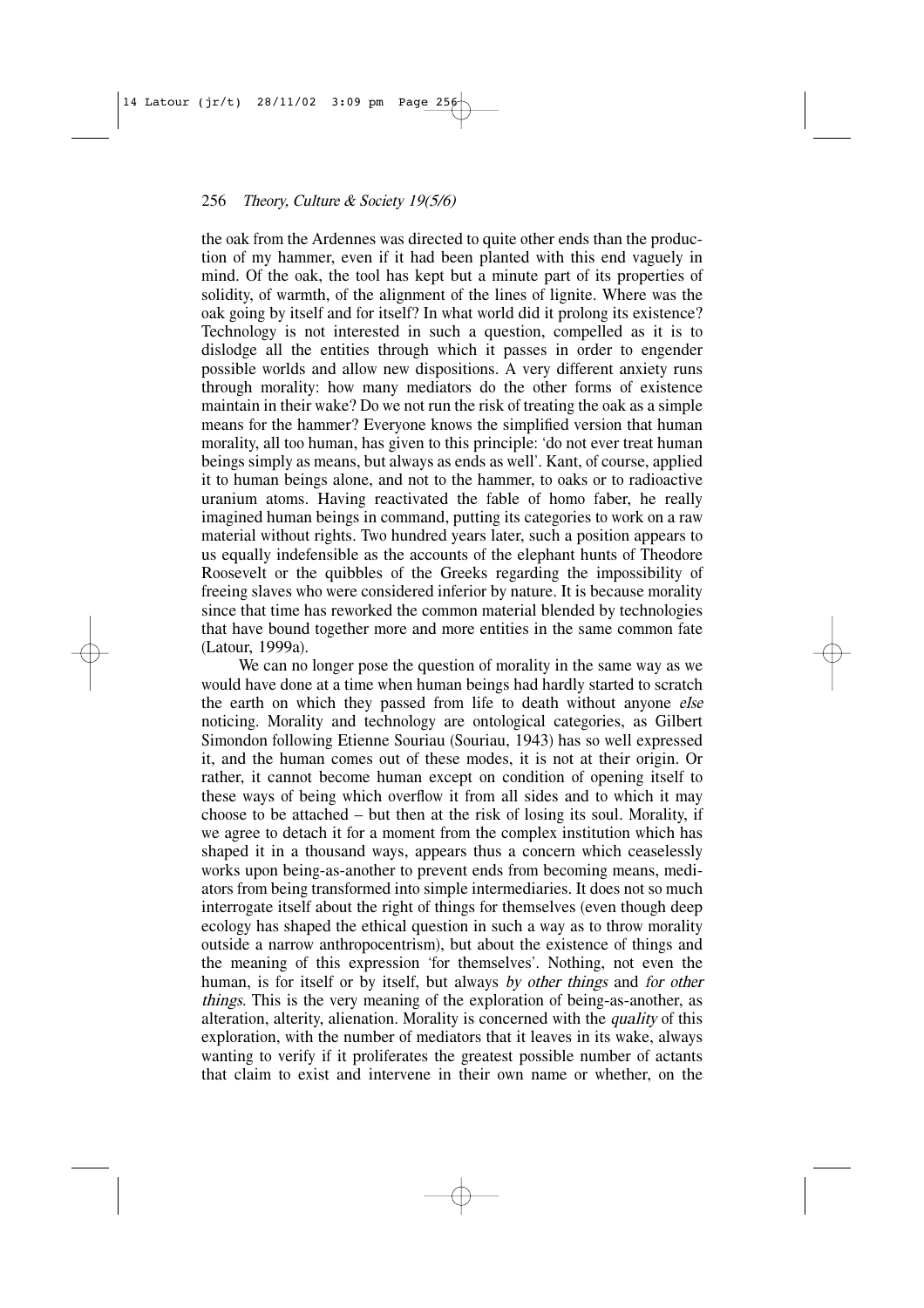contrary, it has not resigned itself to forgetting them. Wherever we want to go fast by establishing tracks so that a goal can race along them whistling like a high-speed train, morality dislocates the tracks and recalls to existence all the lost sidings. The goal-oriented train soon comes to a stop, burdened, powerless. As it is often said, morality is less preoccupied with values than with preventing too ready an access to ends.

Let us not limit such a slowing down to human beings alone. To go back to the case of nuclear waste, no one would any longer imagine imposing on the mayors of small villages, the implantation, without any discussion, of a laboratory in order to study the resistance of granite, salt, or clay. Fifty years ago, we could treat populations as straightforward means to the national interest: not any more. We must now approach them politely, and we may read Yannick Barthe's thesis for the excess of patience that ANDRA must deploy to keep them in their place or to seduce them (Barthe, 2000). But how do we qualify the other actants that the history of technology has mingled in a common fate with human villages, for better or for worse, by means of a marriage that one no longer dare call 'of reason'? Can the glass of the containers hold for several thousand years? What trust may we have in the geology of tectonic plates, the history of which is hardly 100 years old and the detailed observation of which is but 20 years old? What do we know about the salt domes? Hence the new question of human and material morality: which is the more durable in the very long term? The malleable clay, the hard salt, the fallible granite, or instead the fragile but ceaselessly renewed link among human organizations, able to oversee, for countless centuries, the surface of a pool 'monitored' by beings as far into the future as the Neanderthals are into the past?

Once we have grasped morality as well as technology in its ontological dignity instead of relating them, as usual, solely to what is human, we may see that their relation is not at all that of means to end, practical spirit to spirit *tout court*, facts to values, or symbolic obligation to the stubborn obduracy of things. The two modes of existence ceaselessly dislocate the dispositions of things, multiply anxieties, incite a profusion of agents, forbid the straight path, trace a labyrinth – generating possibilities for the one, and scruples and impossibilities for the other. The worry about values does not disappear once the question of the safety of salt domes and glasses has been resolved. Even in the depth of caves, it comes to trouble the engineer by increasing the beings that he had perhaps too quickly treated as intermediaries (regular networks of rock crystals, the alignment of silicas) to make them reappear in front of his eyes in the shape of just as many mediators that are difficult to scorn, to tame: lunules, defects, breaks, microscopic errors, the multiplication of which, on the scale of eons, widens the fault in the reasoning of politicians and casts doubt upon the weak and stubborn opinion of 'the working classes' – at least superficially. Morality comes to rework precisely th<sup>e</sup> <sup>s</sup>am<sup>e</sup> <sup>m</sup>aterial<sup>s</sup> as does technology, but by extracting from each of them <sup>a</sup>nothe<sup>r</sup> <sup>f</sup>or<sup>m</sup> <sup>o</sup><sup>f</sup> <sup>a</sup>lterit<sup>y</sup> because its primary concern is the impossibility of their fitting into the mould of intermediaries. Well before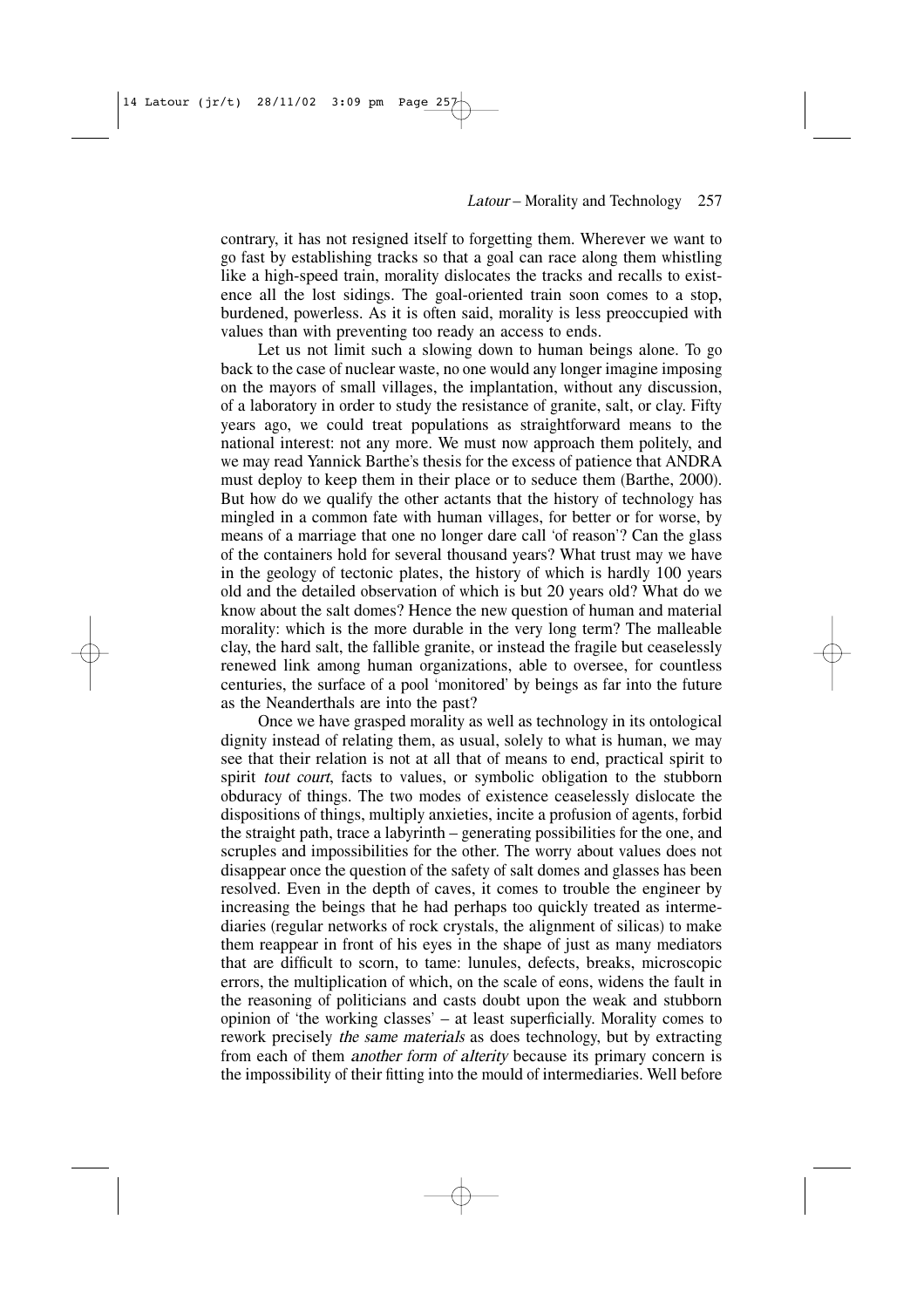we are able to translate the moral exigencies of tradition into obligations, they already lie inside that massive objectivity of mediations that forbid them being taken for ends for whoever and whatever else. In this sense, morality is from the beginning inscribed *in the things* which, thanks to it, oblig<sup>e</sup> <sup>u</sup><sup>s</sup> <sup>t</sup><sup>o</sup> oblig<sup>e</sup> them.

If technology causes dislocations, it is in order to readjust; if it opens up in front of an aim the abyss of means enframed within each other in a maze of new inventions, it is in order to close this abyss again and to create, through either the automatism of skill or the automatism of automatons, an invisible course of action which no longer even counts; if it introduces us to an unexpected history, it is to ensure that the initial goal, displaced, renewed, ends up coinciding closely with the new means that have just emerged, to the point that we begin to speak about the adequacy of form to function as we would of the glove to the hand. Nothing of that sort happens with morality: there is no question of a black box here, or the disappearance of millions of partial goals framed within the one means that would no longer matter and would disappear from sight. The work of mediation, in its moral organization, requires instead the ceaseless circuit of concern, the penetrating return of scruple, the anxious reopening of the tombs in which automatisms have been heaped, the redeployment of means into partial aims and aims into partial ends.

The precautionary principle, so much in fashion, does not simply mean that we stop taking action until we are certain about the innocuousness of a good, for that would once again return us to the ideal of mastery and knowledge by demanding certain knowledge about an innovation which, by definition and like any technology, <sup>f</sup>oreve<sup>r</sup> escapes mastery. On the contrary, the principle of precaution resides in the permanent maintenance of the impossibility of folding – which is precisely what technology aspires to: whence the permanent conflict of ways of being. To maintain the reversibility of foldings: that is the current form that moral concern takes in its encounter with technology. We find it everywhere now in the notion of a recyclable product, of sustainable development, of the traceability of the operations of production, in the ever stronger concern for transparency (to look for transparency in matters of technology, what a paradox!), in the fairly new demand in France for accountability, that is to say, for describability and for the evaluation of options. It is in this new sense that morality finds itself in permanent and continuous conflict with the openness to history that technology constantly suggests (Latour, 1999b: ch. 4).

As one can see, the relation of technology to morality is somewhat modified as soon as we renounce the idea of putting the first on the side of means and the second on the side of ends. Each of these modes of existence upsets in its own distinctive way the relations between means and ends: technology by dislocating the relations between entities in such a way that they open towards a series of new linkages that force the constant displacement of goals and multiply intermediary agents whose collective sliding forbids any mastery; morality, by constantly interrogating aggregates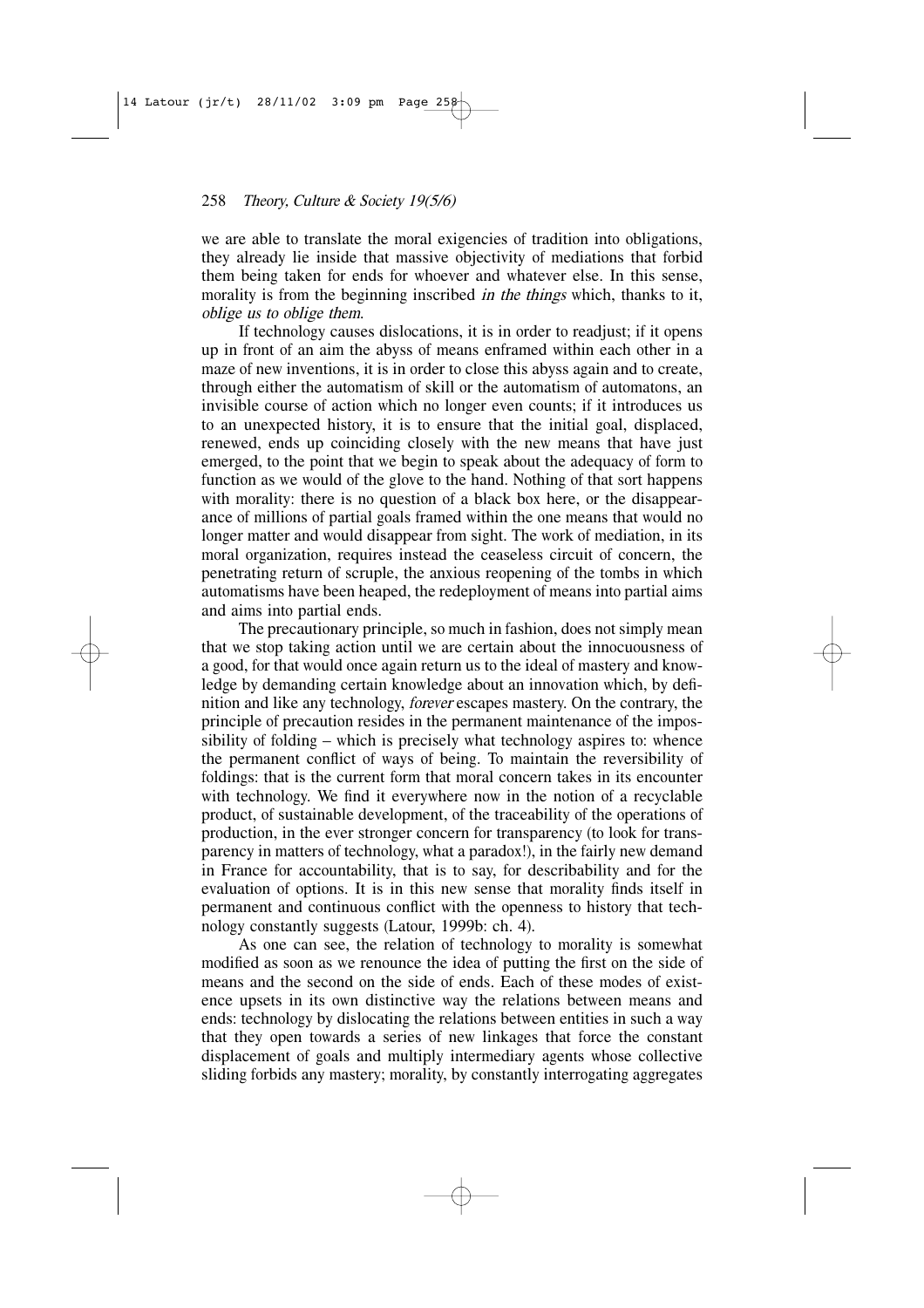to make them express their own aims and prevent a too hasty agreement about the definitive distribution of those that will serve as means and those that will serve as ends. If one adds morality to technology, one is bound to notice, to make a pun, th<sup>e</sup> <sup>e</sup>nd <sup>o</sup><sup>f</sup> th<sup>e</sup> <sup>m</sup>eans. Without means, another history begins, since morality and technology multiply the entities we must consider and must learn to reassemble. This gathering, this progressive composition of a common world, obliges us to return to another form of enunciation, this time a political one, which similarly aspires to recover its ontological dignity in order to escape from the state of abasement in which it had been cast by a scorn that has lasted even longer than that which technology has had to endure for so long.

## Reference<sup>s</sup>

Akrich, Madeleine and Marc Berg (eds) (forthcoming) Bodie<sup>s</sup> in <sup>T</sup>rial: <sup>P</sup>erformance<sup>s</sup> <sup>a</sup>nd <sup>P</sup>olitic<sup>s</sup> in <sup>M</sup>edicin<sup>e</sup> <sup>a</sup>nd <sup>B</sup>iology. Durham, NC: Duke University Press.

Barthe, Yannick (2000) PhD thesis on nuclear waste, École Nationale Supérieure des Mines.

Collins, Harry and Martin Kusch (1998) <sup>T</sup>h<sup>e</sup> <sup>S</sup>hap<sup>e</sup> <sup>o</sup><sup>f</sup> <sup>A</sup>ctions. <sup>W</sup>ha<sup>t</sup> <sup>H</sup>umans <sup>a</sup>nd <sup>M</sup>achine<sup>s</sup> <sup>c</sup>a<sup>n</sup> <sup>D</sup>o. Cambridge, MA: MIT Press.

Dagognet, François (1993) La peau découverte. Paris: Les empêcheurs Institut Synthélabo.

Deleuze, Gilles (1993) <sup>T</sup>h<sup>e</sup> <sup>F</sup>old: <sup>L</sup>eibniz <sup>a</sup>nd th<sup>e</sup> <sup>B</sup>aroqu<sup>e</sup>. Minneapolis, MN: University of Minnesota Press.

Frontisi-Ducroux, Françoise (1975) <sup>D</sup>édal<sup>e</sup>. <sup>M</sup>ythologi<sup>e</sup> <sup>d</sup><sup>e</sup> <sup>l</sup>'artisa<sup>n</sup> <sup>e</sup><sup>n</sup> <sup>G</sup>rèce <sup>A</sup>ncienne. Paris: Maspero-La Découverte.

Gibson, James G. (1986) <sup>T</sup>h<sup>e</sup> <sup>E</sup>cologica<sup>l</sup> <sup>A</sup>pproac<sup>h</sup> <sup>t</sup><sup>o</sup> <sup>V</sup>isua<sup>l</sup> <sup>P</sup>erception. London: Lawrence Erlbaum.

Haudricourt, André-George (1987) <sup>L</sup><sup>a</sup> <sup>T</sup>echnologi<sup>e</sup> <sup>s</sup>cience humain<sup>e</sup>. <sup>R</sup>echerche<sup>s</sup> <sup>d</sup>'histoir<sup>e</sup> <sup>e</sup><sup>t</sup> <sup>d</sup>'ethnologi<sup>e</sup> <sup>d</sup>e<sup>s</sup> <sup>t</sup>echniques. Paris: Éditions de la Maison des Sciences de l'Homme.

Frédéric, Joulian (2000) <sup>L</sup><sup>a</sup> <sup>c</sup>ultur<sup>e</sup> <sup>e</sup>st-ell<sup>e</sup> <sup>n</sup>aturelle? Paris: Éditions Errance.

Latour, Bruno (1992a) Aramis, ou l'amour de techniques. Paris: La Découverte.

Latour, Bruno (1992b) 'Where are the Missing Masses? Sociology of a Few Mundane Artefacts', pp. 225–59 in Wiebe Bijker and John Law (eds) <sup>S</sup>haping <sup>T</sup>echnolog<sup>y</sup> – <sup>B</sup>uilding <sup>S</sup>ociety. <sup>S</sup>tudie<sup>s</sup> in <sup>S</sup>ociotechnica<sup>l</sup> <sup>C</sup>hange. Cambridge, MA: MIT Press.

Latour, Bruno (1996) <sup>P</sup>etite<sup>s</sup> <sup>l</sup>eçons <sup>d</sup><sup>e</sup> <sup>s</sup>ociologi<sup>e</sup> <sup>d</sup>e<sup>s</sup> <sup>s</sup>ciences. Paris: Seuil.

Latour, Bruno (1998) 'How to be Iconophilic in Art, Science and Religion?', pp. 418–40 in C. Jones and P. Galison (eds) <sup>P</sup>icturing <sup>S</sup>cience, <sup>P</sup>roducing <sup>A</sup>rt. London: Routledge.

Latour, Bruno (1999a) <sup>P</sup>andora'<sup>s</sup> <sup>H</sup>op<sup>e</sup>. Ess<sup>a</sup>y<sup>s</sup> <sup>o</sup><sup>n</sup> th<sup>e</sup> <sup>R</sup>ealit<sup>y</sup> <sup>o</sup><sup>f</sup> <sup>S</sup>cience <sup>S</sup>tudies. Cambridge, MA: Harvard University Press.

Latour, Bruno (1999b) <sup>P</sup>olitique<sup>s</sup> <sup>d</sup><sup>e</sup> <sup>l</sup><sup>a</sup> <sup>n</sup>ature. Comment <sup>f</sup>air<sup>e</sup> <sup>e</sup>ntre<sup>r</sup> <sup>l</sup>e<sup>s</sup> <sup>s</sup>cience<sup>s</sup> <sup>e</sup><sup>n</sup> <sup>d</sup>émocratie. Paris: La Découverte.

Latour, Bruno and Pierre Lemonnier (eds) (1994) <sup>D</sup><sup>e</sup> <sup>l</sup><sup>a</sup> <sup>p</sup>réhistoir<sup>e</sup> <sup>a</sup>u<sup>x</sup> missile<sup>s</sup> balistiques – l'intelligence sociale des techniques. Paris: La Découverte.